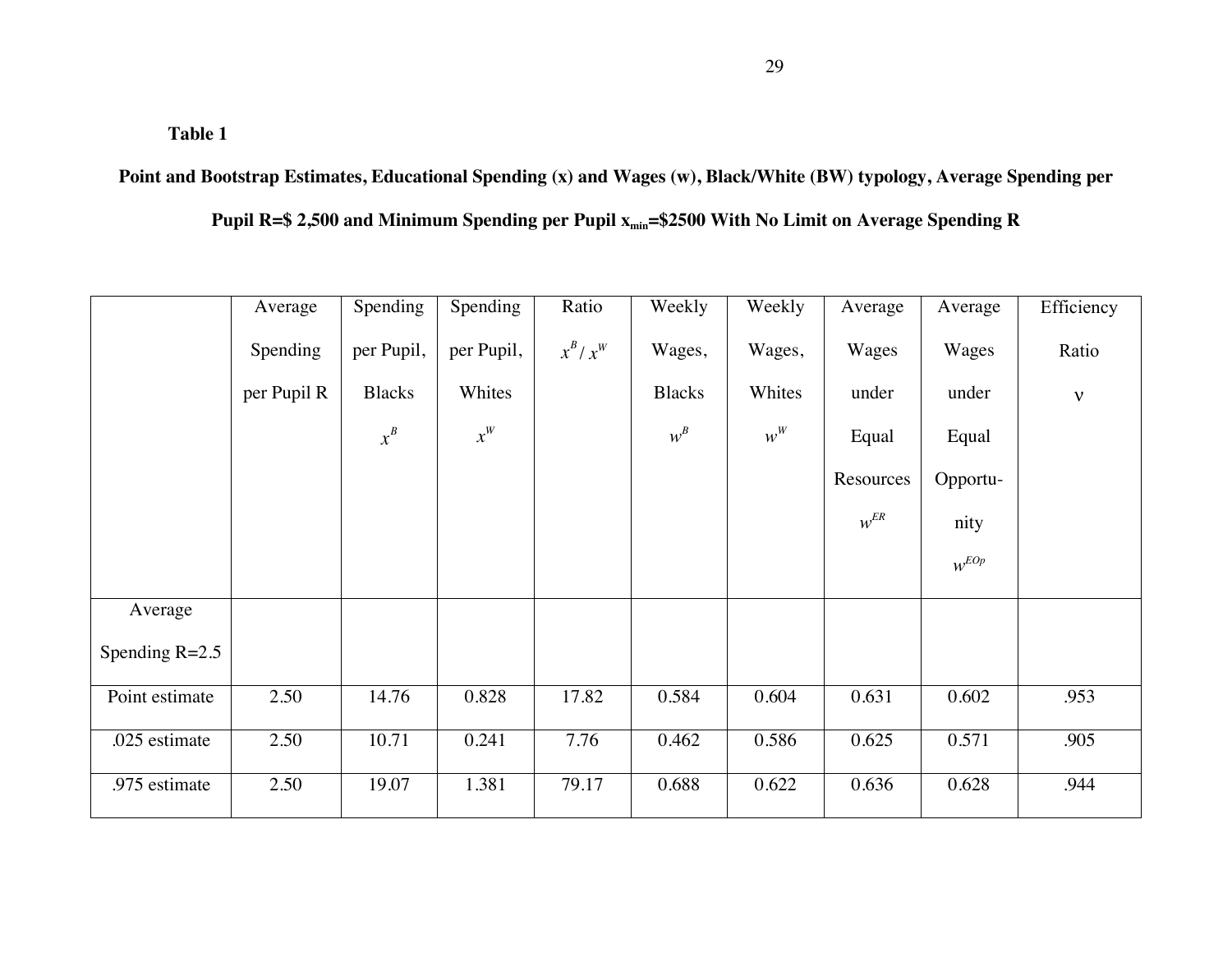| Minimum                     |      |       |      |       |       |       |       |       |       |
|-----------------------------|------|-------|------|-------|-------|-------|-------|-------|-------|
| Spending per                |      |       |      |       |       |       |       |       |       |
| Type $X_{\text{min}} = 2.5$ |      |       |      |       |       |       |       |       |       |
| Point estimate              | 4.85 | 22.18 | 2.49 | 8.92  | 0.709 | 0.653 | 0.701 | 0.660 | .942  |
| .025 estimate               | 3.85 | 13.58 | 2.45 | 5.39  | 0.642 | 0.647 | 0.668 | 0.651 | 0.807 |
| .975 estimate               | 8.55 | 53.12 | 2.55 | 21.49 | 1.039 | 0.659 | 0.832 | 0.699 | 1.000 |

Note: All dollar amounts are expressed in thousands of 1990 dollars.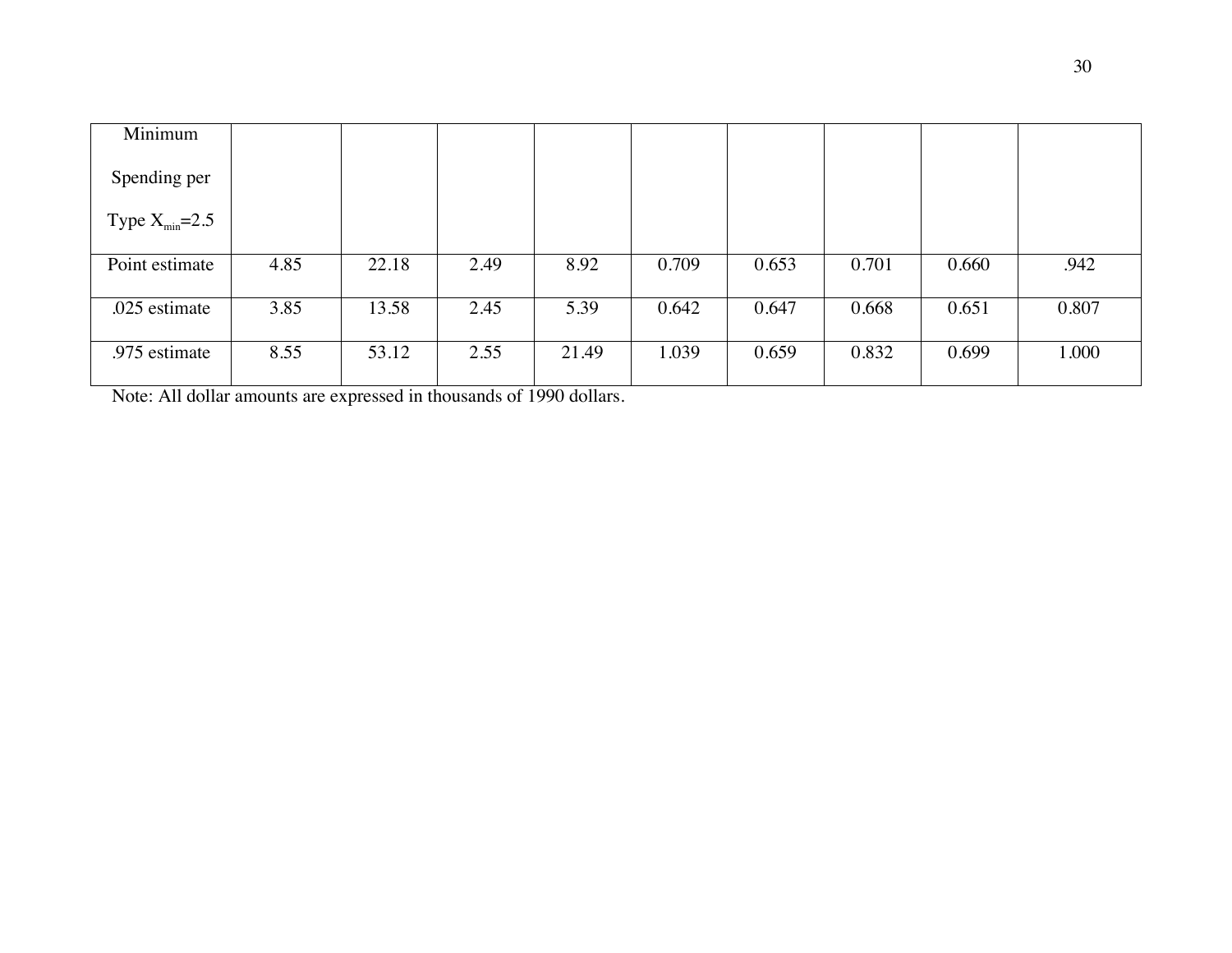**Point Estimates and Bootstrap Estimates, Educational Spending x and Wages w, Four-Type Parental Education Typology,**  Average Spending per Pupil R= \$2,500 and Minimum Spending per Type x<sub>min</sub>=\$2500 With No Limit on Average Spending R.

|               |           | Spending per Pupil (1=Lowest Parental |          |                          |                          | Weekly Wages $(1 = L$ owest Parental |              |          |              | Average Wages |           |              |
|---------------|-----------|---------------------------------------|----------|--------------------------|--------------------------|--------------------------------------|--------------|----------|--------------|---------------|-----------|--------------|
|               |           | Education)                            |          |                          |                          | Education)                           |              |          |              |               |           |              |
|               | Average   | $\mathbf{x}_{\mathrm{E1}}$            | $X_{E2}$ | $\mathbf{X}_{\text{E}3}$ | $\mathbf{X}_{\text{E4}}$ | $W_{E1}$                             | $\rm w_{E2}$ | $W_{E3}$ | $\rm w_{E4}$ | Equal         | Eqal      | Efficiency   |
|               | Spending  |                                       |          |                          |                          |                                      |              |          |              | Re-           | Oppor-    | Ratio        |
|               | per Pupil |                                       |          |                          |                          |                                      |              |          |              | sources       | tunity    | $\mathbf{v}$ |
|               | ${\bf R}$ |                                       |          |                          |                          |                                      |              |          |              | $w^{ER}$      | $w^{EOp}$ |              |
| Average       |           |                                       |          |                          |                          |                                      |              |          |              |               |           |              |
| Spending per  |           |                                       |          |                          |                          |                                      |              |          |              |               |           |              |
| Pupil $R=2.5$ |           |                                       |          |                          |                          |                                      |              |          |              |               |           |              |
| Point         | 2.50      | 5.36                                  | 3.62     | 1.88                     | 1.10                     | 0.656                                | 0.653        | 0.638    | 0.659        | 0.633         | 0.649     | 1.026        |
| estimate      |           |                                       |          |                          |                          |                                      |              |          |              |               |           |              |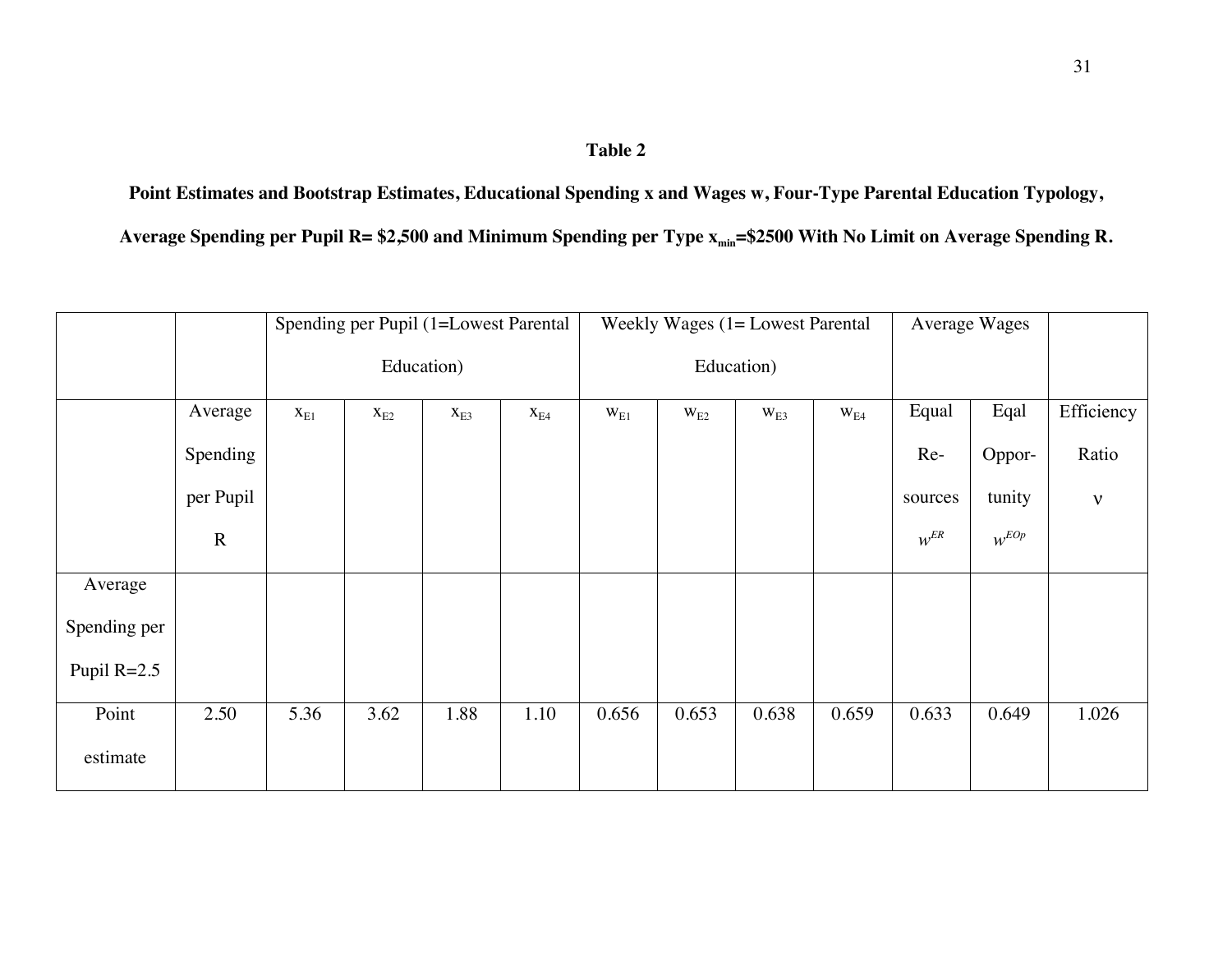| .025 estimate          | 2.50 | 4.47 | 2.87 | 1.34 | 0.22 | 0.605 | 0.616 | 0.620 | 0.641 | 0.627 | 0.635 | 1.007 |
|------------------------|------|------|------|------|------|-------|-------|-------|-------|-------|-------|-------|
| .975 estimate          | 2.50 | 6.28 | 4.20 | 2.21 | 1.14 | 0.670 | 0.674 | 0.647 | 0.692 | 0.638 | 0.655 | 1.034 |
| Minimum                |      |      |      |      |      |       |       |       |       |       |       |       |
| Spending per           |      |      |      |      |      |       |       |       |       |       |       |       |
| Type                   |      |      |      |      |      |       |       |       |       |       |       |       |
| $x_{\text{min}} = 2.5$ |      |      |      |      |      |       |       |       |       |       |       |       |
| Point                  | 4.33 | 7.31 | 4.75 | 3.61 | 2.51 | 0.749 | 0.714 | 0.698 | 0.694 | 0.695 | 0.710 | 1.023 |
| estimate               |      |      |      |      |      |       |       |       |       |       |       |       |
| .025 estimate          | 3.58 | 5.44 | 3.69 | 2.60 | 2.45 | 0.657 | 0.663 | 0.662 | 0.682 | 0.665 | 0.675 | 1.004 |
| .975 estimate          | 4.93 | 9.69 | 6.34 | 4.53 | 2.55 | 0.821 | 0.790 | 0.716 | 0.706 | 0.714 | 0.730 | 1.031 |

Note: All dollar amounts are expressed in thousands of 1990 dollars.

 $E_1$  = parental education less than or equal to eight years

 $E_2 = 8$  < parental education < 12

 $E_3$  = parental education = 12

 $E_4$  = parental education > 12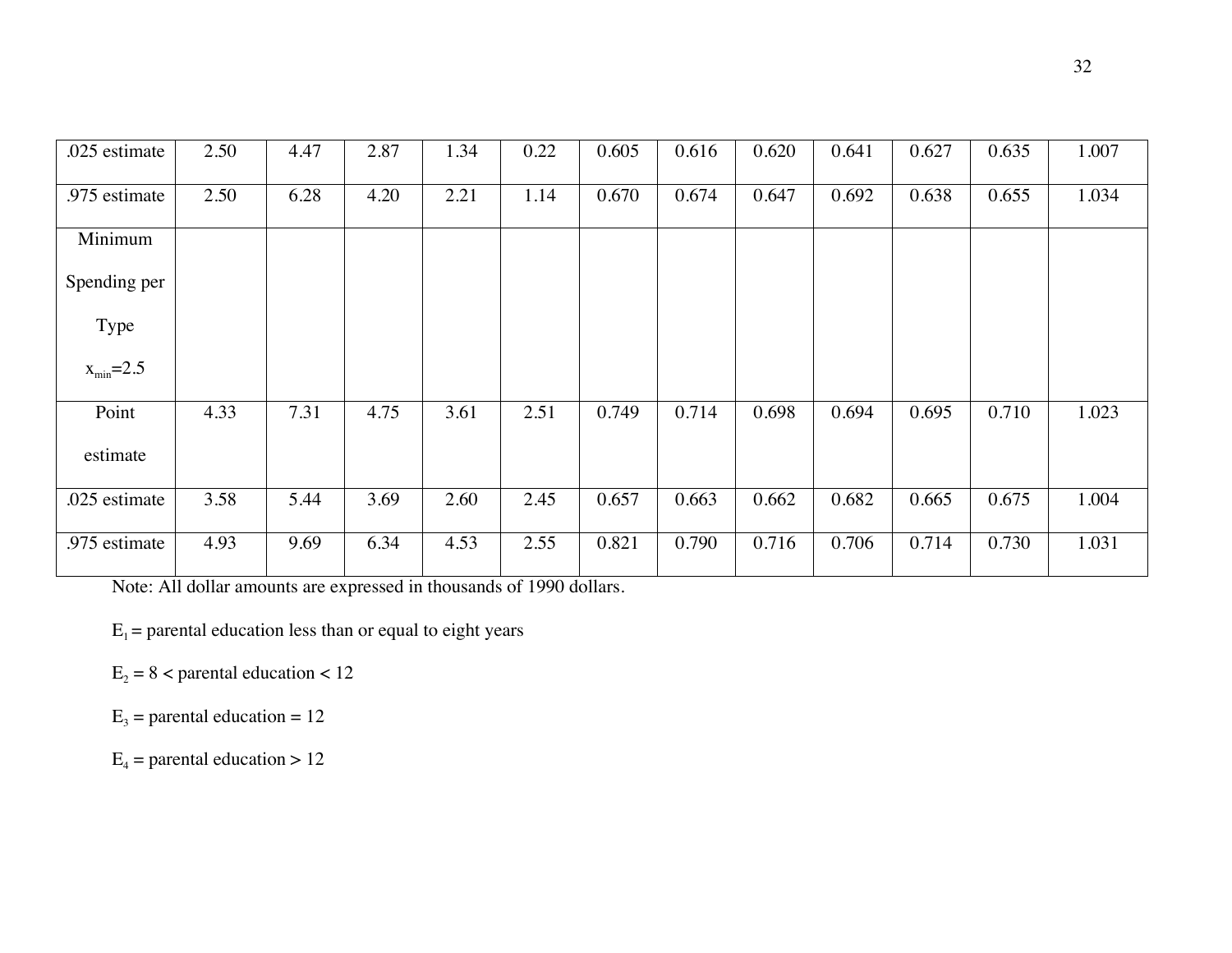## **The Percentage of Black Workers in Each Earnings Quintile in Raw Data and After Various Types of Reallocation of**

**Educational Expenditure**

| <b>Description of Allocation</b>                                | <b>Earnings Quintile (5=Bottom)</b> |       |       |       |       |  |  |  |
|-----------------------------------------------------------------|-------------------------------------|-------|-------|-------|-------|--|--|--|
|                                                                 |                                     |       |       |       |       |  |  |  |
| <b>Raw Data</b>                                                 | 46.73                               | 20.5  | 15.67 | 11.66 | 5.44  |  |  |  |
| Average Spending $R = 2.5$ for All Workers                      | 46.44                               | 21.59 | 16.77 | 10.38 | 4.82  |  |  |  |
| Equal Opportunity Black/White (EOp B/W), Average Spending R=2.5 | 25.43                               | 21.99 | 16.11 | 20.09 | 16.37 |  |  |  |
| Equal Opportunity Black/White (EOp B/W), Minimum Spending       |                                     |       |       |       |       |  |  |  |
| perType $x_{min} = 2.5$ , Average Spending R=4.85               | 34.27                               | 14.91 | 8.95  | 13.85 | 28.02 |  |  |  |
| Equal Opportunity (4-type parental education), Average Spending |                                     |       |       |       |       |  |  |  |
| $R=2.5$                                                         | 38.29                               | 21.56 | 21.67 | 12.31 | 6.17  |  |  |  |
| Equal Opportunity (4-type parental education), Minimum Spending |                                     |       |       |       |       |  |  |  |
| per Type $x_{min} = 2.5$ , Average Spending R=4.33              | 37.96                               | 27.37 | 24.19 | 7.38  | 3.11  |  |  |  |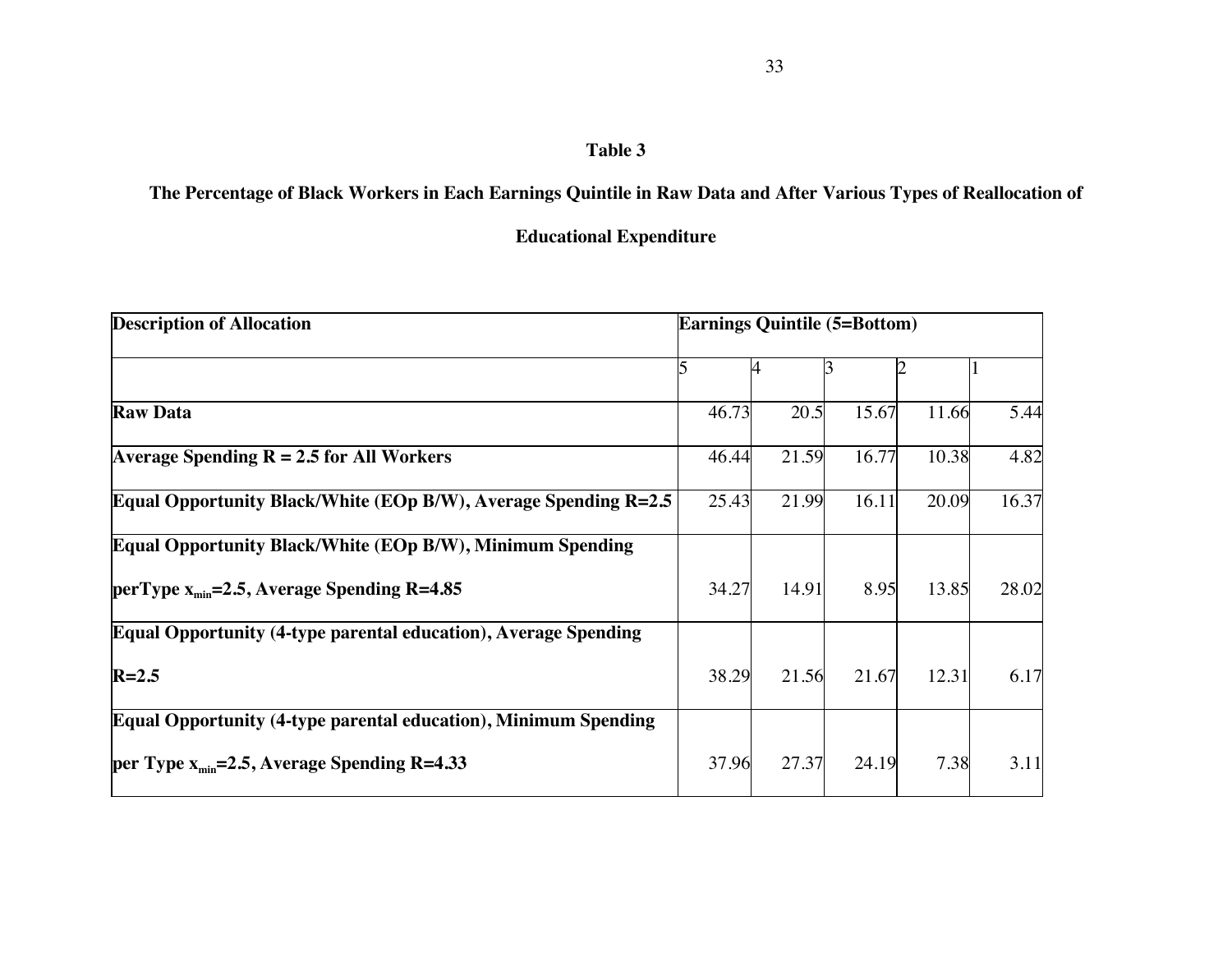Note: Earnings data are adjusted for variations in earnings by age using regression coefficients from the B/W typology. Quintile 5 refers to the fifth of the population with the lowest earnings. Calculations are based on spending under various equalization and EOp policies and regression coefficients from the B/W typology.